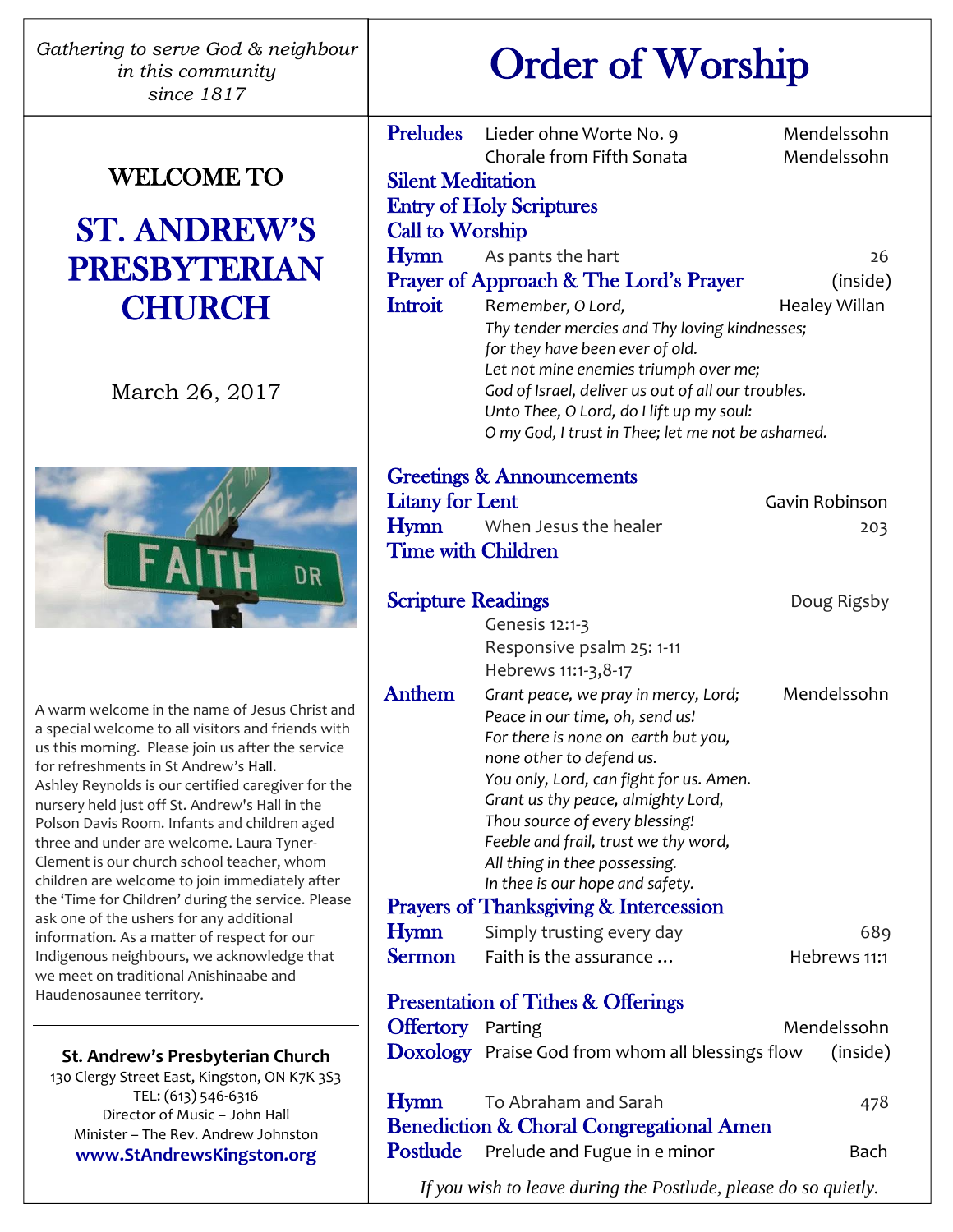#### *The Lord's Prayer*

Our Father who art in heaven, hallowed be thy name. Thy kingdom come, thy will be done, on earth, as it is in heaven. Give us this day our daily bread, and forgive us our debts, as we forgive our debtors. And lead us not into temptation, but deliver us from evil. For thine is the kingdom, the power, and the glory, forever. Amen.

# *Ushers*

This morning – David Holland, Susan Holland, Shirley Aitken, Rhonda Aitken April 2 - The Elders

# *Flowers*

The flowers this morning are in memory of Betty Burgess, Barb Zabel's Mom, who passed away December 20th. Today would have been her 93rd birthday.

# *Scripture Readings*

#### *Genesis 12:1-3*

Now the LORD said to Abram, 'Go from your country and your kindred and your father's house to the land that I will show you. I will make of you a great nation, and I will bless you, and make your name great, so that you will be a blessing. I will bless those who bless you, and the one who curses you I will curse; and in you all the families of the earth shall be blessed.'

*Psalm 25:1-11* To you, O Lord, I life up my soul. **O my God, in you I trust; do not let me be put to shame; do not let my enemies exult over me.** Do not let those who wait for you be put to shame; **let them be ashamed who are wantonly treacherous.** Make me know your ways, O Lord; **teach me your paths.**

Lead me in your truth, and teach me, **For you are the God of my salvation; for you I wait all day long.**

Be mindful of your mercy, O Lord, and of your steadfast love,

for they have been from of old.

**Do not remember the sins of my youth of my transgressions;**

**according to your steadfast love remember me,**

**for your goodness' sake, O Lord!** Good and upright is the Lord;

**therefore the Lord instructs sinners in the way,**

**leads the humble in what is right, and teaches them the way they should go.** All paths of the Lord are steadfast love and faithfulness,

for those who keep God's covenant and decrees.

**For your name's sake, O Lord, pardon my guilt, for it is great.**

#### *Hebrews 11:1-3,8-17*

Now faith is the assurance of things hoped for, the conviction of things not seen. Indeed, by faith our ancestors received approval. By faith we understand that the worlds were prepared by the word of God, so that what is seen was made from things that are not visible.

By faith Abraham obeyed when he was called to set out for a place that he was to receive as an inheritance; and he set out, not knowing where he was going. By faith he stayed for a time in the land he had been promised, as in a foreign land, living in tents, as did Isaac and Jacob, who were heirs with him of the same promise. For he looked forward to the city that has foundations, whose architect and builder is God. By faith he received power of procreation, even though he was too old—and Sarah herself was barren—because he considered him faithful who had promised. Therefore from one person, and this one as good as dead, descendants were born, 'as many as the stars of heaven and as the innumerable grains of sand by the seashore.'

All of these died in faith without having received the promises, but from a distance they saw and greeted them. They confessed that they were strangers and foreigners on the earth, for people who speak in this way make it clear that they are seeking a homeland. If they had been thinking of the land that they had left behind, they would have had opportunity to return. But as it is, they desire a better country, that is, a heavenly one. Therefore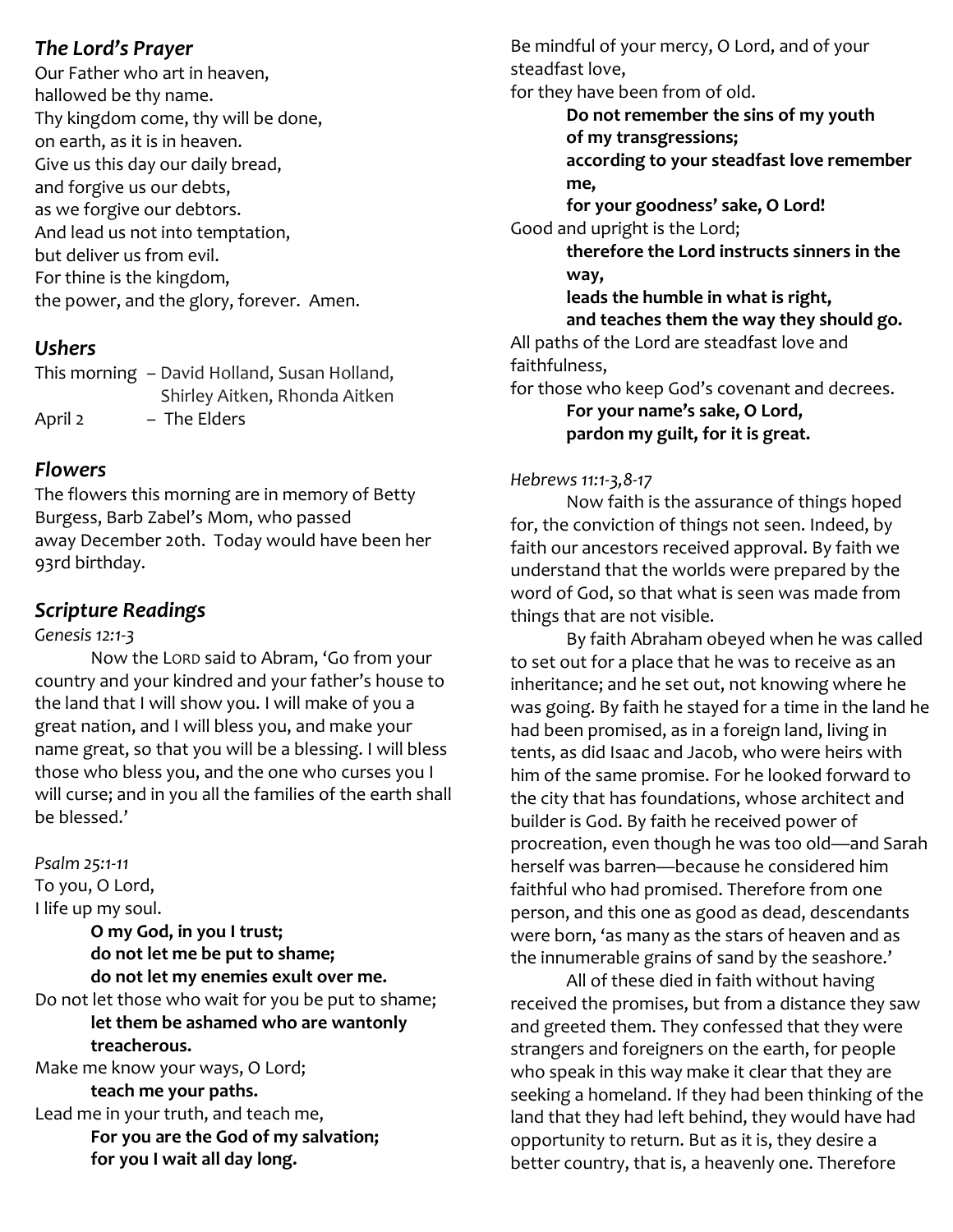God is not ashamed to be called their God; indeed, he has prepared a city for them.

By faith Abraham, when put to the test, offered up Isaac. He who had received the promises was ready to offer up his only son,

# *Doxology*

Praise God, from whom all blessings flow; Praise God, all creatures here below; Praise God above, ye heavenly host; Praise Father, Son, and Holy Ghost. Amen.

# *Notes from the Director of Music*

Jacob Ludwig Felix Mendelssohn-Bartholdy was born in Hamburg in 1809 into what had been a prominent Jewish family. His grandfather was Moses Mendelssohn, a famous philosopher. Felix's father, a successful banker and businessman, converted to Christianity and in the process, changed his last name to Bartholdy. He raised his children in the Christian faith and both Felix and his sister Fanny were child prodigies. Young Felix composed many works, including an opera and symphonies at an early age. Unfortunately most of these were discarded, except for a few works including his remarkable *Incidental Music for a Midsummer Night's Dream* which he composed at age 15. The **Anthem** is an example of Mendelssohn's many religious works. *Grant us Thy Peace* started out as a hymn by Martin Luther using a tune based on an old antiphon and first published in 1531 as *Verleih Uns Frieden*. We hear it first, followed by Mendelssohn's anthem.

Mendelssohn lived in England for a time and had considerable impact on musical society. His oratorios *St. Paul* and *Elijah* were performed by many churches and operatic societies. A collection of piano pieces entitled *Songs Without Words* became so popular that it gave the piano industry a boost in England - so many wanted to play these pieces which were monuments to Victorian sentiment. A good example is the first **Prelude**. The second **Prelude** is an excerpt from a popular collection of sonatas for organ. Mendelssohn did his bit to revive an interest in organ playing, not only with his organ sonatas, but by reviving an interest in the music of Bach which had been largely forgotten. The **Postlude** is a good example of Bach's music for organ. So we owe a lot to Mendelssohn in many ways. He died too young in 1847 at age 38.

# *Today*

#### **St. Andrew's College and Careers**

Join us this evening at the Minister's home for dinner and discussion. Contact Andrew 613-546-6564 a.johnston@standrewskingston.org

#### **Easter Plants**

This year we are again asking anyone who would like to donate \$10 for a spring plant for the Easter Service. After the service these plants will be delivered to the homebound and hospitalized. Come see us in St. Andrew's hall this morning.

#### **Easter Candles**

As part of our joint Good Friday service and our St. Andrew's Easter Service, each of the six congregations is asked to provide wax for a large white candle (3" diam. 4' tall). Please bring in stubs of white candles, or whole candles (and leave in the basket in St. Andrew's Hall), and make a mental note of the occasions on which the candles were lit. We will also need two individuals to attend the candle making workshop Tuesday April 4, 6pm and Thursday April 6 6pm.

#### **Handbell Choir**

The handbell choir will rehearse in the chapel after the service today. New members welcome.

# *This Week*

#### **Winter Tuesday Evenings**

Gospel in Life: Grace Changes Everything, a DVD series produced by Timothy Keller, Minister of Redeemer Presbyterian Church NYC. Join us this Tuesday evening, March 28, 7-8:30 p.m. in St. Andrew's Hall. Informal, informative, led by our Minister. This week: "Witness – An Alternate City," and "Work – Cultivating The Garden" All welcome.

# *Advance Notice*

#### **Induction to Ministry**

The Rev. Cheryl Horne will be inducted into ministry with Old St. Andrew's Church in Colbourne Sunday April 2, 3 p.m. Our minister will be participating. If you would like to attend all welcome. Andrew has room for one more in his car, if you are brave.